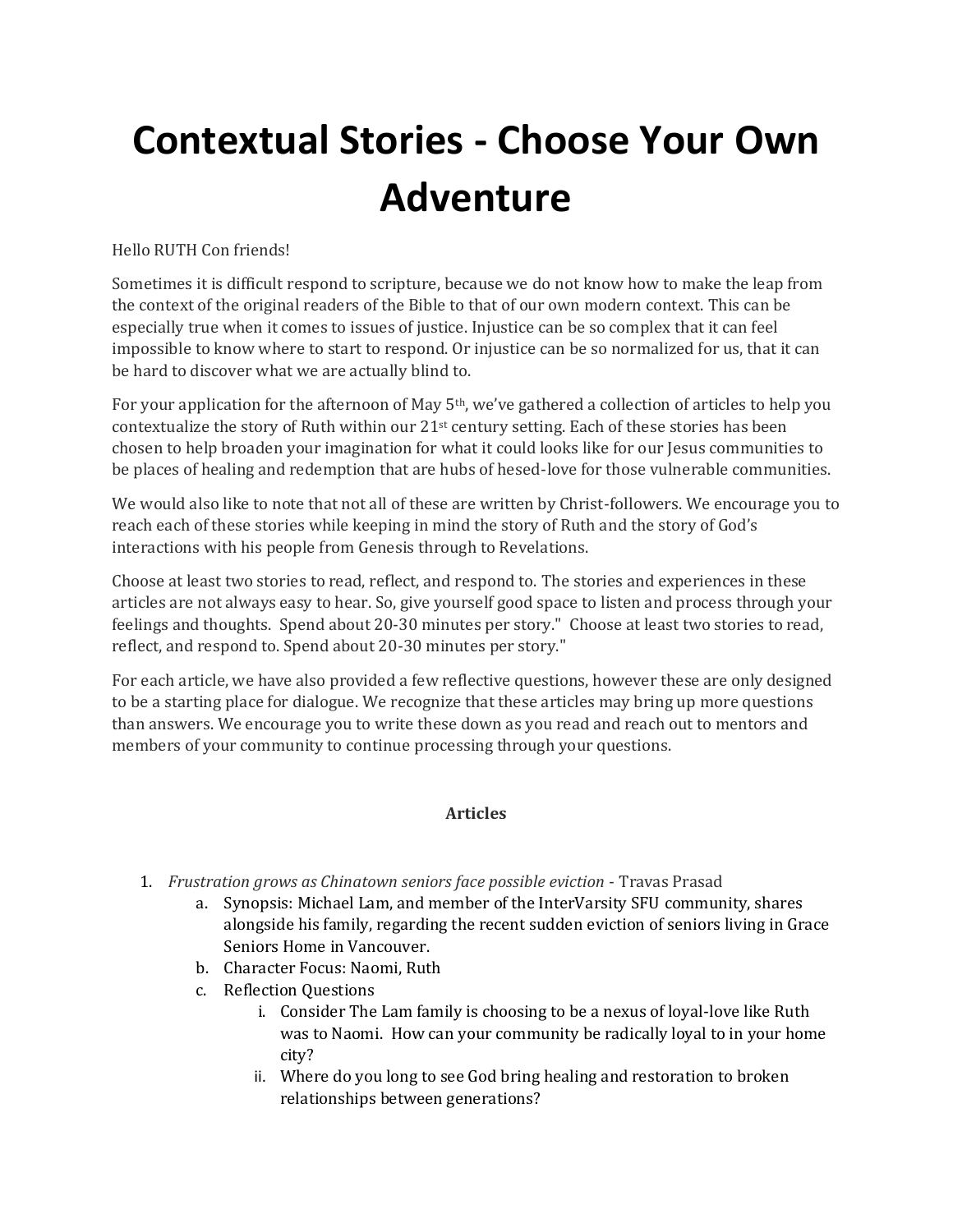- iii. Which vulnerable communities might God be inviting your community to advocate on behalf of?
- d. [https://bc.ctvnews.ca/mobile/frustration-grows-as-chinatown-seniors-face](https://bc.ctvnews.ca/mobile/frustration-grows-as-chinatown-seniors-face-possible-eviction-1.5392612?fbclid=IwAR1sF2qh2hhxIbsJgTp2hKtL9qIaq-8e5Db8b9UtmRnfxpE1nIdwFwMal7k)[possible-eviction-1.5392612?fbclid=IwAR1sF2qh2hhxIbsJgTp2hKtL9qIaq-](https://bc.ctvnews.ca/mobile/frustration-grows-as-chinatown-seniors-face-possible-eviction-1.5392612?fbclid=IwAR1sF2qh2hhxIbsJgTp2hKtL9qIaq-8e5Db8b9UtmRnfxpE1nIdwFwMal7k)[8e5Db8b9UtmRnfxpE1nIdwFwMal7k](https://bc.ctvnews.ca/mobile/frustration-grows-as-chinatown-seniors-face-possible-eviction-1.5392612?fbclid=IwAR1sF2qh2hhxIbsJgTp2hKtL9qIaq-8e5Db8b9UtmRnfxpE1nIdwFwMal7k)
- 2. *Remembering Black, Indigenous, and Other People of Colour killed by Canadian police* Desmond Cole
	- a. Synopsis: It is a remarkable thing that Ruth's loyalty is noticed by Boaz and by those in Bethlehem. This is not always to case to those who face daily oppression and racial prejudice. One of the ways, the we begin to practice hesed is by listening the stories to whom this is their experience. This article contains the stories of Black, Indigenous and other People of Color who have been killed by the Canadian police – a system that should have protected them but which has often failed to.
	- b. Character Focus: Ruth, Boaz
	- c. [https://www.pyriscence.ca/home/2020/5/29/cdnpolice?fbclid=IwAR2UpkrTuN\\_9](https://www.pyriscence.ca/home/2020/5/29/cdnpolice?fbclid=IwAR2UpkrTuN_9uSsZc9VuVZ9c9tEITD60YtCSCyBv7Zq_JnwY-tVlWtAW4T4) [uSsZc9VuVZ9c9tEITD60YtCSCyBv7Zq\\_JnwY-tVlWtAW4T4](https://www.pyriscence.ca/home/2020/5/29/cdnpolice?fbclid=IwAR2UpkrTuN_9uSsZc9VuVZ9c9tEITD60YtCSCyBv7Zq_JnwY-tVlWtAW4T4)
	- d. Reflective Questions
		- i. As you read these stories, consider what God's heart might be for these communities. Then Meditate on a Psalm of Lament (Psalms 10, 13, 22, 39, 44, 51, 56, 60, 74, 79, 80, 85, 90, 92,) as a way to respond.
		- ii. How might you or your community practice listening and learning from the stories of other vulnerable communities?
- 3. *Biblical Hospitality: What Happened When Our Christian Family Stopped Inviting Our Church Friends to Dinne*r by Sara Gaston Barton
	- a. Synopsis: Sometimes, Christian's practice of love and hospitality towards those in their community comes at the cost of creating barriers to those beyond and outside of their community. This article is a beautiful image of what true loyal-love and Kingdom hospitality can look like.
	- b. Character Focus: Boaz, Ruth
	- c. Reflective Questions
		- i. Where is Jesus inviting you and your campus ministries to redefine and restructure what hospitality and community looks like?
		- ii. Who is God inviting you to practice hospitality towards?
	- d. https://www.huffpost.com/entry/biblical-hospitality-what b 8908102
- 4. *There was a 'giant picnic' at the US-Mexico border* Khushbu Shah
	- a. Synopsis: The border between the United States and Mexico is one fraught with tension, fear and injustice – much in a similar way to the relationships between Moab and Israel. For us in Canada, this border made feel irrelevant, but we must remember members of the North American community. This is a part of our story. This article shows a beautiful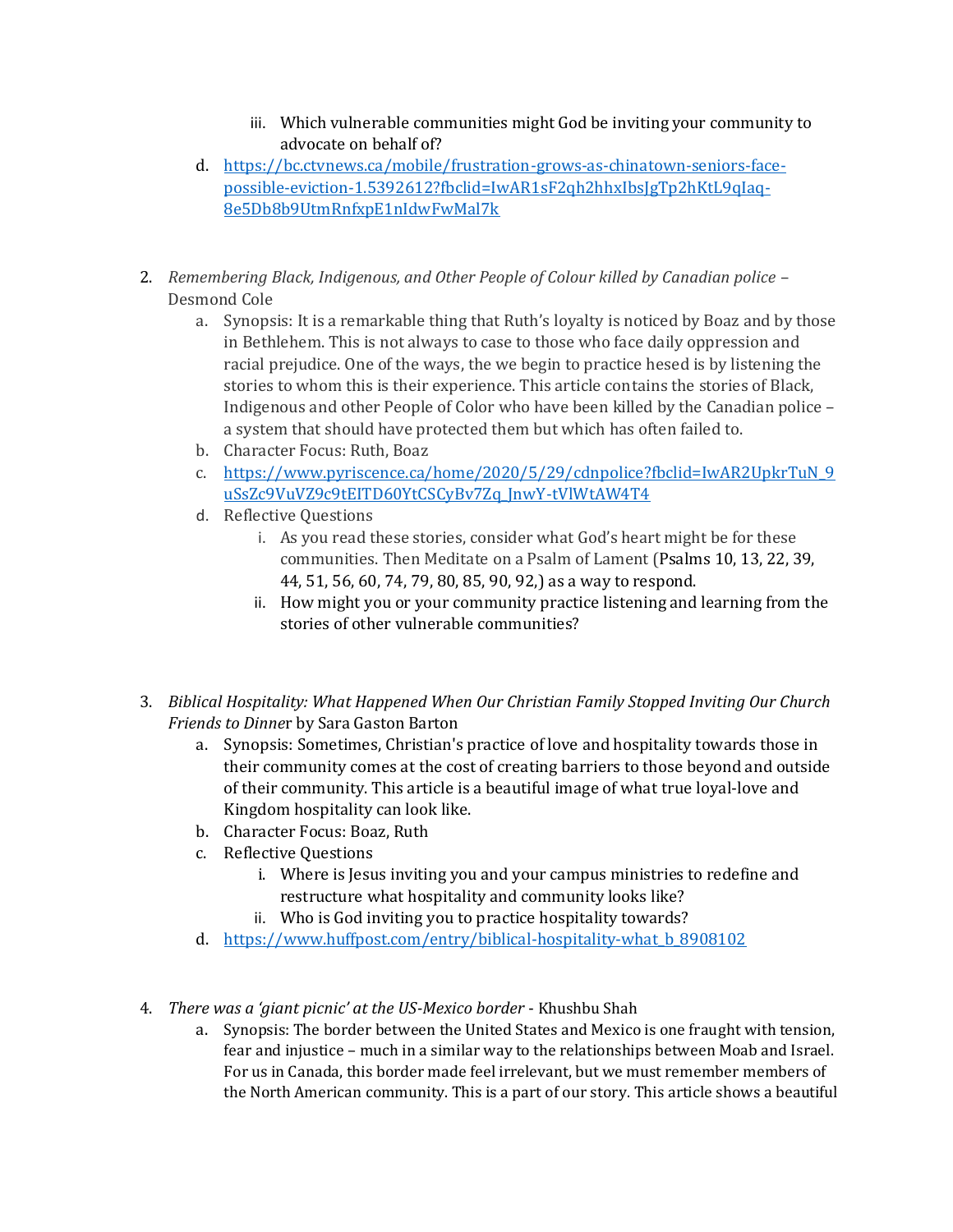picture of "feasting" in the face of hate through a picnic table set up on either side of the border wall between these two enemy nations.

- b. Character Focus: Ruth
- c. [https://www.cnn.com/2017/10/10/us/border-wall-picnic-trnd/index.html?no](https://www.cnn.com/2017/10/10/us/border-wall-picnic-trnd/index.html?no-st=1540327592)[st=1540327592](https://www.cnn.com/2017/10/10/us/border-wall-picnic-trnd/index.html?no-st=1540327592)
- d. Reflective Questions:
	- i. Consider this article in light of this article illustrating the journey many faces immigrating from Central America and Mexico to the United States and Canada: [https://www.nytimes.com/2018/03/25/world/americas/mexico](https://www.nytimes.com/2018/03/25/world/americas/mexico-border-photos-john-moore.html?fbclid=IwAR0JxX_NcjgyRefCxkw_hh7qUXETnwTzLDM9UM39Zaq-JRsWcQmOxhtzgmU)[border-photos-john](https://www.nytimes.com/2018/03/25/world/americas/mexico-border-photos-john-moore.html?fbclid=IwAR0JxX_NcjgyRefCxkw_hh7qUXETnwTzLDM9UM39Zaq-JRsWcQmOxhtzgmU)[moore.html?fbclid=IwAR0JxX\\_NcjgyRefCxkw\\_hh7qUXETnwTzLDM9UM39Za](https://www.nytimes.com/2018/03/25/world/americas/mexico-border-photos-john-moore.html?fbclid=IwAR0JxX_NcjgyRefCxkw_hh7qUXETnwTzLDM9UM39Zaq-JRsWcQmOxhtzgmU) [q-JRsWcQmOxhtzgmU](https://www.nytimes.com/2018/03/25/world/americas/mexico-border-photos-john-moore.html?fbclid=IwAR0JxX_NcjgyRefCxkw_hh7qUXETnwTzLDM9UM39Zaq-JRsWcQmOxhtzgmU)
	- ii. How can our communities create spaces of peace where enemies or rivals or those with differing worldviews can come together and build trusting relationships with each other?
- 5. *Honouring the Lives of Women Who Refuse to Be Scrubbed Away Sarah Shin* 
	- a. Synopsis: Sarah Shin, author of Beyond Colorblind, reflects on the recent shootings in Atlanta in light of the story of Ruth, Tamar and Rahab.
	- b. Character Focus: Ruth
	- c. [https://www.missioalliance.org/honoring-the-lives-of-women-who-refuse-to-be](https://www.missioalliance.org/honoring-the-lives-of-women-who-refuse-to-be-scrubbed-away/)[scrubbed-away/](https://www.missioalliance.org/honoring-the-lives-of-women-who-refuse-to-be-scrubbed-away/)
	- d. Reflective Questions:
		- i. How can we build communities of healing where women are honored and valued?
		- ii. When we hear stories of violence against women, how do we respond? How might this article be inviting us to respond in new ways?
- 6. *Stories Give Insight into the Refugee Experience*  Barb Draper
	- a. Synopsis: This book review of George Melynk's and Cristina's Parkerv's 'Finding Refugee in Canada: Narratives of Dislocation' provides a brief introduction towards the experience of refugees in Canada. Canada often has promoted itself as a champion of refugee policy and care, however as Barb Draper puts it "the record has significant blemishes." Consider this as you read this review.
	- b. Focus: Ruth, Naomi
	- c. <https://canadianmennonite.org/stories/stories-give-insight-refugee-experience>
	- d. Reflective Questions
		- i. Consider how you and your community could learn more about the experience of refugees in your city and on your campus. Take time to look into organizations like WUSK (World University Service of Canda) and Journey Home, who actively advocate and care for students in Canada.
		- ii. How might God be inviting us and our communities to be generous with our resources in seeking to care for refugees and immigrants to Canada?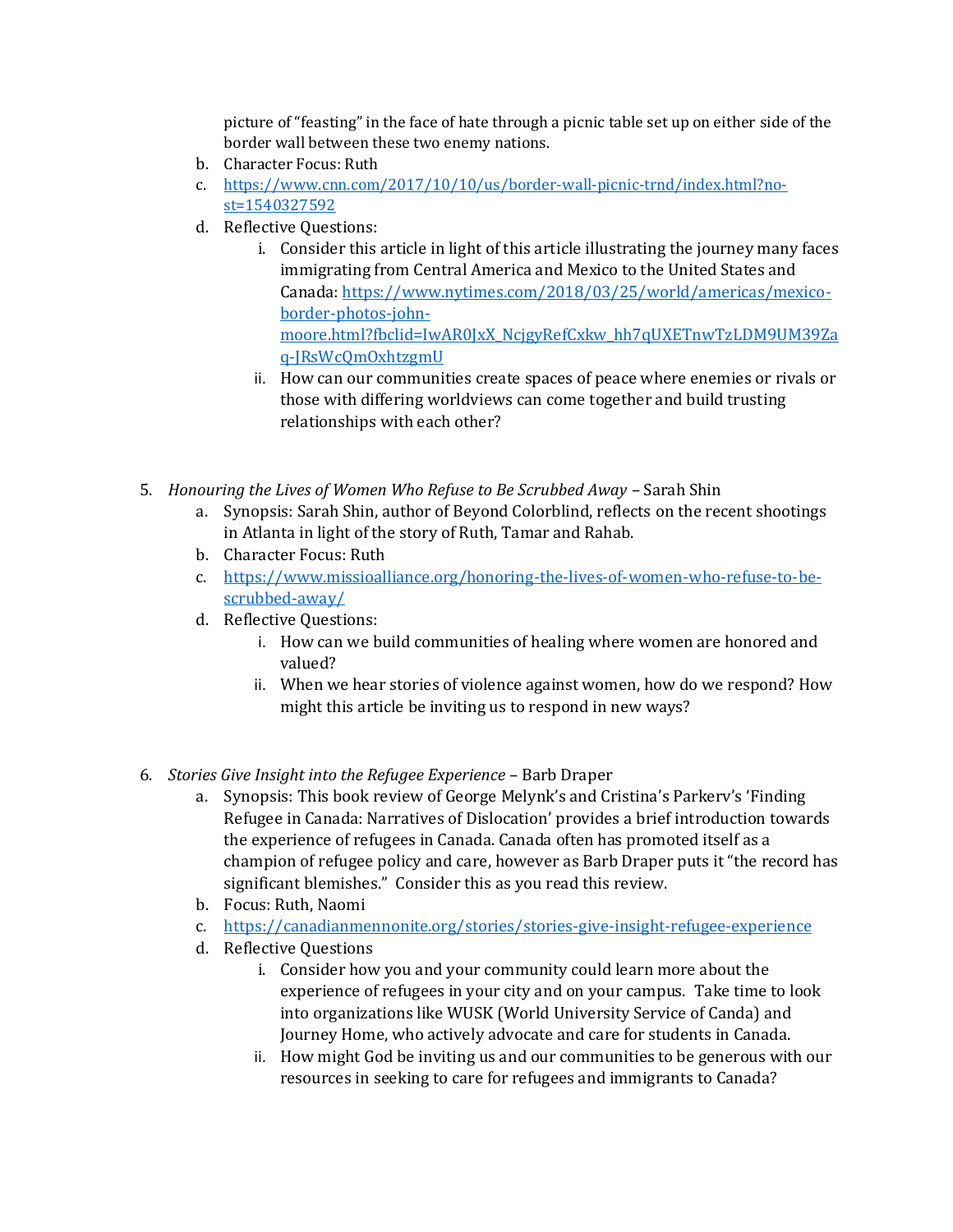- 7. I am Not Your Clansman Othniel Spence
	- a. Synopsis: Racial injustice often hides within ordinary places around us that we simple take as the norm. Like the name of a sports team. Othniel Spence recounts his experiences of racism and racial prejudice at Simon Fraser University. Take notice of how Spence's faith and relationship with Jesus has spurred him on to share his story.
	- b. Focus: Ruth, Boaz
	- c. <https://www.theparkjournal.com/previous-features/i-am-not-your-clansman>
	- d. Reflective Questions
		- i. Where might Jesus be inviting you to use your influence to advocate on behalf of another community on your university campus?
		- ii. How do we become a people who allow God to reveal to us the places where we our blind to injustice?
- 8. *7 Lessons from psychology that explain the irrational fear of the outsiders* Brian Resnick
	- a. Synopsis: So much of current events around the world is characterized by our fears of the outsider. This article examines key things that we can learn about how we can respond to these fears.
	- b. Focus: Boaz, Naomi
	- c. [https://www.vox.com/science-and-health/2017/1/28/14425658/fear-of](https://www.vox.com/science-and-health/2017/1/28/14425658/fear-of-refugees-explained)[refugees-explained](https://www.vox.com/science-and-health/2017/1/28/14425658/fear-of-refugees-explained)
	- d. Reflective Questions
		- i. Consider these lessons in light of how Boaz, the Next-of-Kin and the inhabitants of Bethlehem respond to Ruth in different ways. Where might you be currently be influenced by an irrational fear of the outsider? How will you choose to live in faithful love rather than in fear?

## **Optional Afternoon or Post-RuthCon viewing:**

Link: [Borders and Belonging: A Conversation with Pádraig Ó Tuama](https://www.youtube.com/watch?v=hNULcUPDxuI&t=2030s)